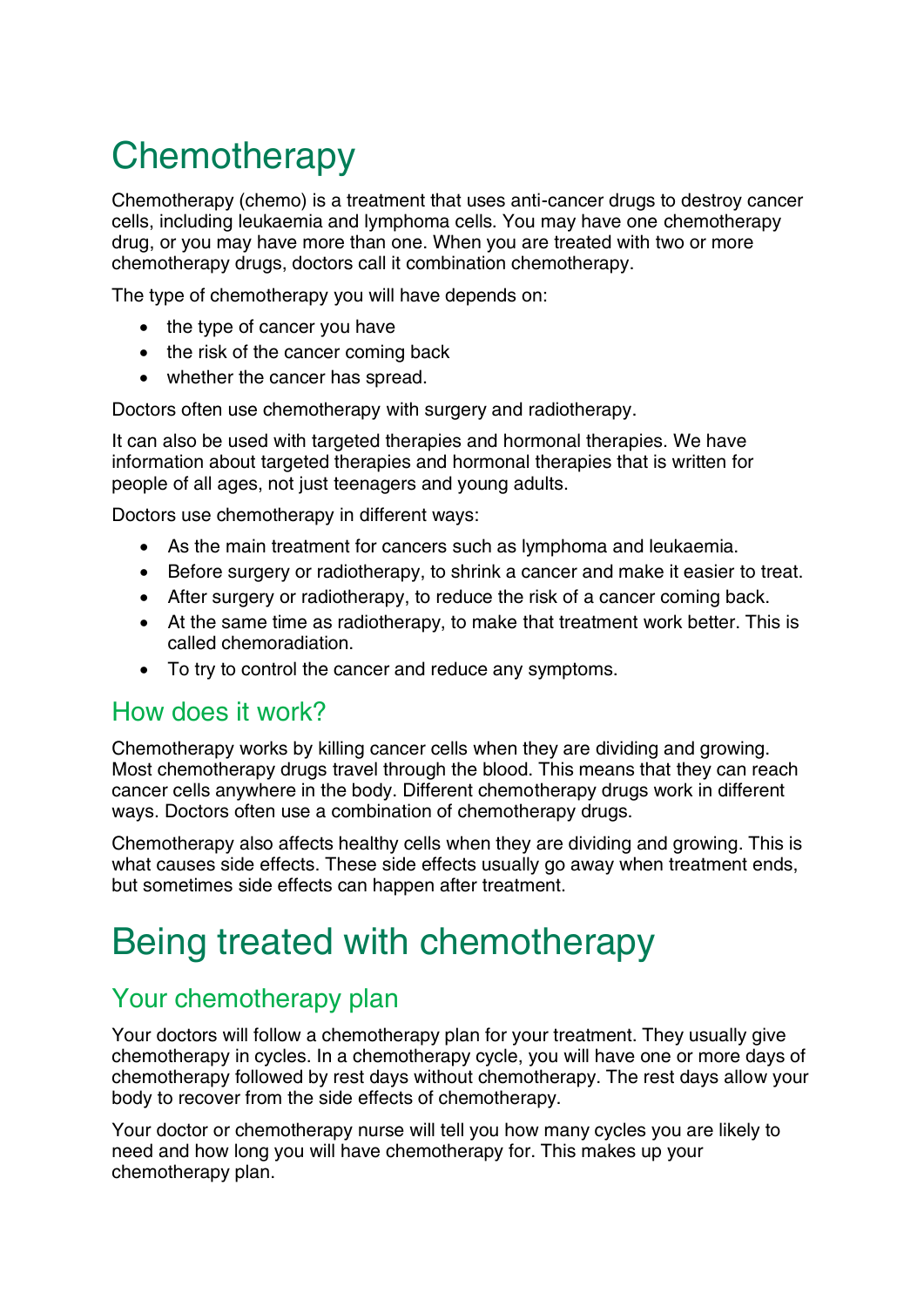# Being treated with chemotherapy

The most common way to have chemotherapy is directly into a vein. You can have it through:

- a cannula
- a central line
- a PICC line
- an implantable port (portacath).

# Having a line or port put in

A cannula is taken out after each treatment or before you go home. A line or portacath (port) can stay in until your chemotherapy is over. If you have a line or port, nurses can also take blood samples from it. This means you won't need a needle put in your arm each time you have blood taken. Your nurse will show you how to look after your line or port.

# **Cannula**

A cannula is a short, thin tube that your nurse or doctor puts into a vein in your arm or the back of your hand. Having the cannula put in can be a bit uncomfortable, but it does not usually take long. Your nurse may put some anaesthetic cream or spray onto your skin to numb the area first. Once the cannula is in place, your nurse will cover it with a clear dressing to make sure it stays in.

# Central line

A central line is a long, thin, flexible tube that your doctor puts through a cut in the skin of your chest into a vein. The end of the line will be on the outside of your chest, but your clothes will cover it.

Central lines are sometimes known by their brand names. You might hear your nurse calling it a Hickman® line or Groshong® line.

Before a central line is put in, you have a local anaesthetic to numb the area. Some people will have a general anaesthetic (you are asleep and can't feel anything). Your doctor or nurse will explain what is going to happen so that you know what to expect.

The doctor will make a small cut in the skin near your collarbone and thread the tip of the line into a large vein just above your heart. They then make a small cut lower down on your chest. They will tunnel the other end of the line under the skin to reach this cut on your chest. This is where the line will come out of your body, called the exit site. They will close the cut near your collar bone and put a dressing over it. They will then put a stitch around the line and into your chest at the exit site. This holds the line in place. You will have a chest x-ray to make sure that the line is in the right position.

There is a small cuff around the central line, close to where it comes out of your chest. You can feel this as a bump just under the skin. Over about three weeks, the tissue under your skin grows around the cuff and holds the line safely in place. After this, a nurse will take the stitch out.

### PICC line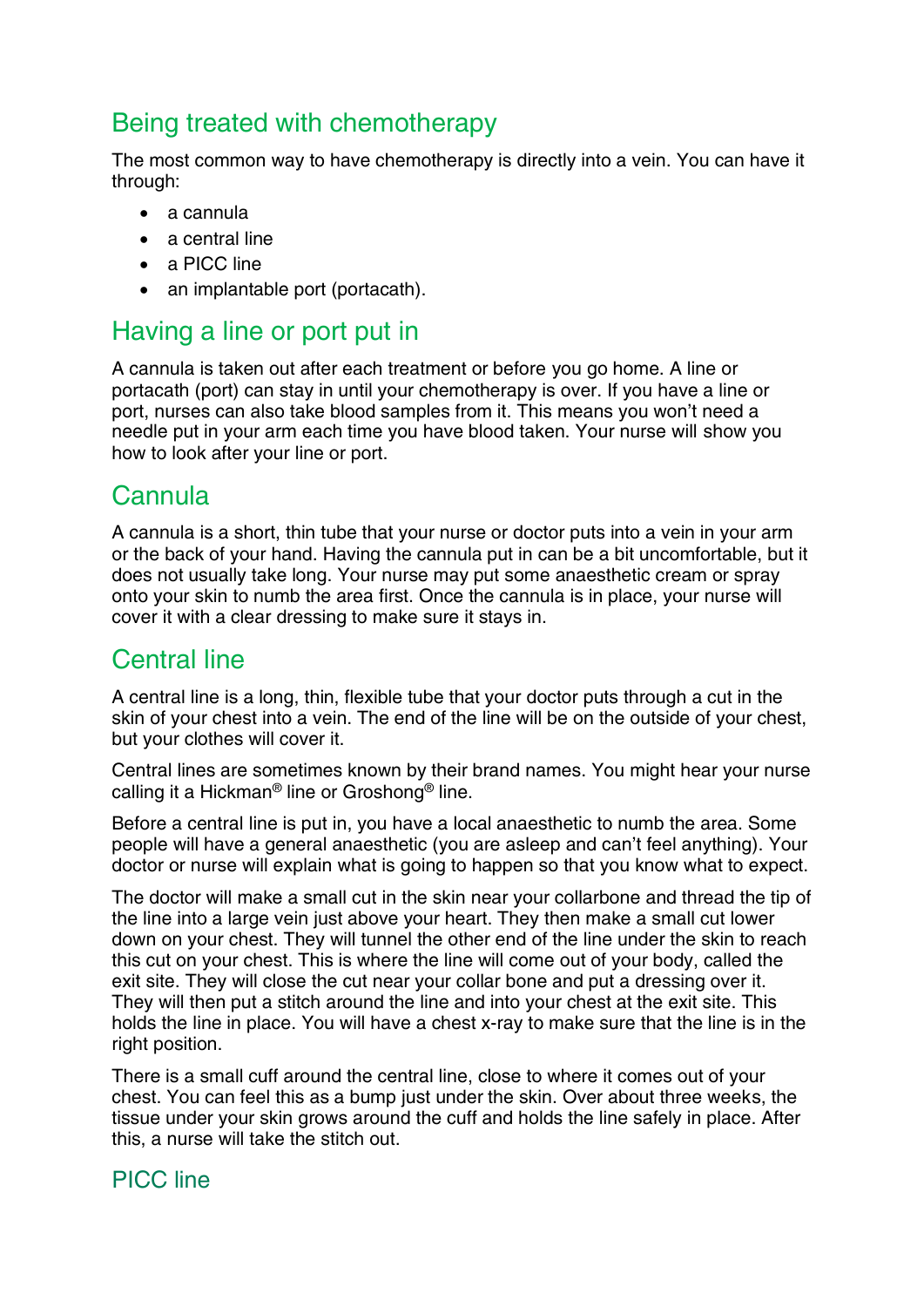PICC stands for peripherally inserted central venous catheter. A PICC line is a long, thin, flexible tube that your nurse or doctor puts into a vein above the bend in your elbow.

Before a PICC line is put in, your nurse or doctor will give you some local anaesthetic to numb the area. They will then gently thread the line up through the vein, until the tip of the tube is in a vein near your heart. Once it is in place, you will have a clear dressing put over the PICC line to keep it in place.

### Implantable port (portacath)

An implantable port is a thin, soft, plastic tube with a rubber disc (port) at the end. It can be put in under a general or local anaesthetic. The doctor will insert the tube into a vein until its tip sits just above your heart. The port lies under the skin on your upper chest. Once it is in place, you can feel and see the port as a small bump underneath the skin of your chest, but nothing shows on the outside of your body.

Your nurse will put a special needle called a Huber needle through your skin and into the port when giving you treatment. The skin over the port can be numbed with an anaesthetic cream first.

### Looking after your line or port

The nurses will show you how to take care of your line or port. It might be difficult at first, but most people get used to it quickly.

The line or port will have to be flushed. This is done with a syringe and a small amount of fluid that is injected into the line or port. It usually needs to be done once a week to stop the line getting blocked. Your doctor or nurse may teach you to do this, or a district nurse can come to your home to do it.

You can have showers or baths, but make sure you keep your skin dry where the tube goes in. Your nurse will give you advice on how to stop it getting wet.

You also need to know how to recognise if anything is wrong with your line or port. This is so any problems with the line can be treated as soon as possible.

### Possible problems

Most people will not have serious problems with their line or port. The main problems to look out for are blockages and infections. Contact the hospital straight away and talk to your doctor or nurse if you have any of the following:

- reddening, darkening or soreness of the skin around the line or port
- a high temperature this could be over  $37.5^{\circ}$ C (99.5F), depending on the advice given by your chemotherapy team
- feeling shivery or unwell after your line or port has been flushed
- fluid leaking from the skin around the line or port
- pain or swelling in your chest, arm or neck.

If the port or line is infected, your doctor will give you antibiotics straight away to treat it.

If the line or port gets blocked because of a clot, your nurse or doctor will inject drugs into it to help dissolve the clot.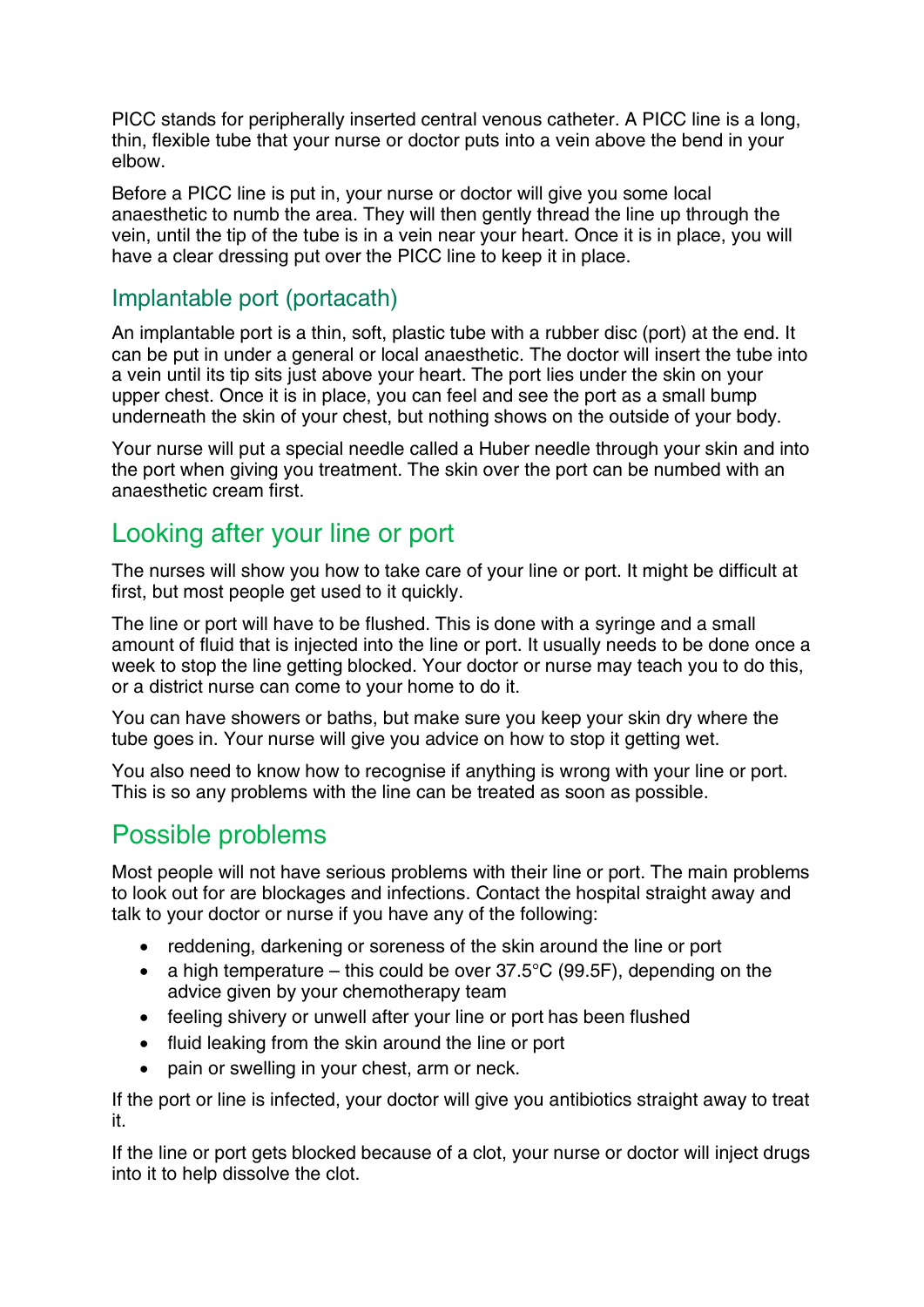Sometimes they may have to remove the line or port because of an infection or clot.

### Having the line or port taken out

When you have finished treatment and you no longer need the line or port, your doctor or nurse will remove it. When they do this, they usually give you a local anaesthetic to numb the area around it. If you are worried about having it removed, you can have some medicine to help you feel more relaxed (a sedative).

Your doctor or nurse will clean the area around the line or port. They will then make a small cut in your skin and gently remove the line or port. This does not hurt, and won't take long. You will be able to go home once you have recovered.

### Having chemotherapy into a vein

Chemotherapy can be given into a vein:

- As an injection directly into your cannula, line or port. Sometimes you have it with a drip (infusion) to flush the drugs into the vein.
- As a drip. The chemotherapy drugs are in a bag of fluid. This is attached to tubing connected to your line, port or cannula. When chemotherapy is given this way, it is often given through a pump. The nurses hang the bag and set the rate on the pump for the drugs to go through at. The treatment can last from 20 minutes to a few hours.
- Through a small syringe pump attached to your line. The chemotherapy is in a syringe in the pump. The pump can fit into a pocket, or you can carry it in a bag or belt. A nurse sets it to give your chemotherapy over a few days. This means you can go home with it. The nurses will show you how to look after it.

If some types of chemotherapy drug leak outside of the vein, they can damage tissue around the vein. This rarely happens with a line or port, but it can happen if a cannula is not positioned in the vein correctly.

If you notice any swelling, pain, stinging or redness around the cannula, line or port during your treatment session, tell your nurse immediately. If any of these problems develop after you get home, contact your chemotherapy nurse or hospital doctor straight away.

### Allergic reaction

Some people have an allergic reaction while having this treatment. Before treatment, you will be given medicines to help prevent or reduce any reaction.

Signs of a reaction can include:

- feeling hot or flushed
- a skin rash
- itching
- shivering
- feeling dizzy
- a headache
- feeling breathless
- swelling of your face or lips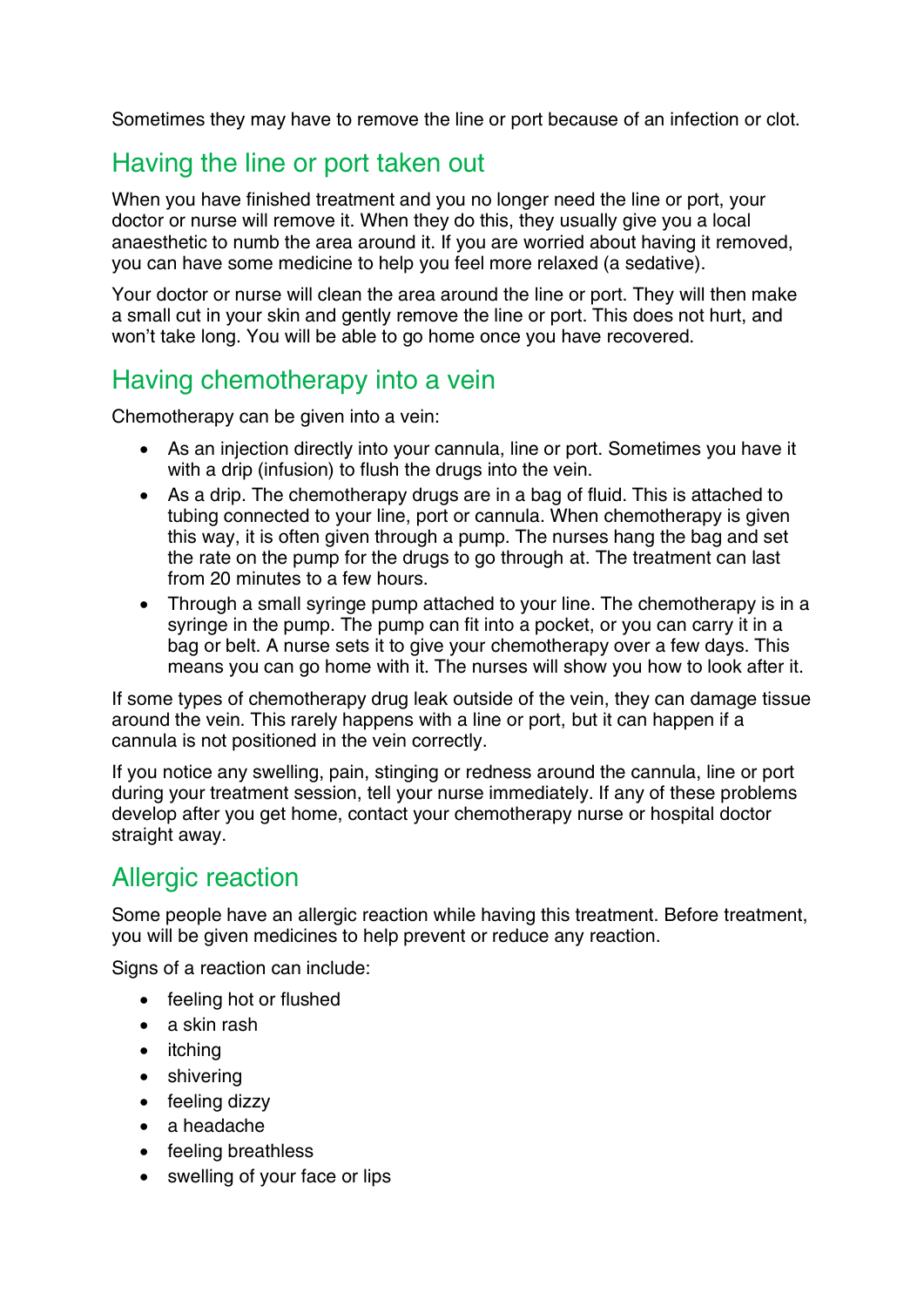• pain in your back, tummy or chest.

Your nurse will check you for signs of a reaction during your treatment. If you feel unwell or have any of these signs, tell them straight away. If you do have a reaction, it can be treated quickly.

Sometimes a reaction can happen a few hours after treatment. If you develop any signs or feel unwell after you get home, contact the hospital straight away.

### Having chemotherapy as tablets or capsules

Some chemotherapy drugs are taken as tablets or capsules. After you swallow them, the drugs are absorbed into your blood and carried around your body.

Your doctor or nurse will tell you when to take the drugs. They will also tell you whether you need to take them with food and how to store them safely. It is important to:

- take them exactly as prescribed
- tell your hospital nurse or doctor if you cannot take your tablets for any reason.

### Having chemotherapy injected into the spinal fluid

Having chemotherapy injected into the fluid around the spinal cord is called intrathecal chemotherapy. This fluid is called cerebrospinal fluid (CSF).

In some cancers of blood cells, such as some lymphoma and leukaemia and in certain brain tumours, cancer cells can pass into the CSF. To stop this happening, or to treat it if the cells have spread, chemotherapy can be given directly into the CSF.

Your doctor or nurse will explain what is going to happen so that you know what to expect. They will make sure you are comfortable, and you can have a relative or friend with you.

You lie on your side with your legs drawn up, or you sit up and bend over a table, supported by a pillow. Your doctor will give you a local anaesthetic to numb an area of skin over your lower spine. They will then put a needle into the space between two of the bones in your spine and into the CSF. Then they will inject the chemotherapy through the needle and into the CSF.

This is not usually painful, but some people find it uncomfortable. The most common side effect is a headache that can last for several hours. To help prevent this, you need to lie flat for a while after the treatment and drink plenty of fluids. Your doctor or nurse will tell you how long to lie down for. They will also tell you which painkillers to take if you get a headache.

# Side effects

### Feeling tired

During treatment (and for a while afterwards) you may have less energy than usual. Tiredness often builds up as the treatment goes on. It usually gets better when treatment ends, but it can take a few months for your energy levels to recover.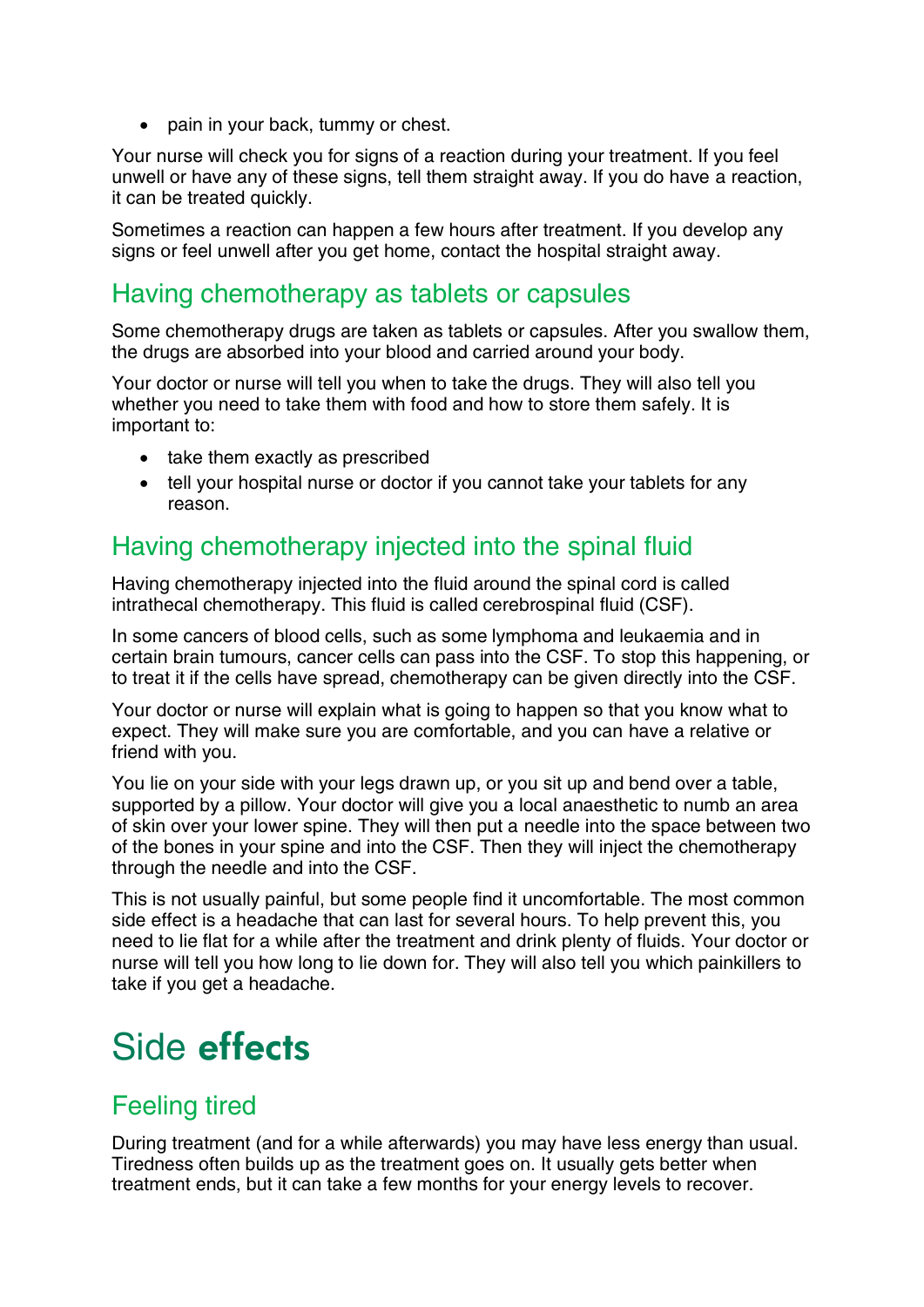Sometimes your doctor can treat whatever is causing your tiredness, such as a low number of red cells in your blood (anaemia). So it is important to tell your doctor if you are feeling tired.

If you feel tired, get plenty of rest. Try to pace yourself and don't do too much. It is also important to try to do some gentle exercise, like short walks. Being active increases your energy levels and helps keep up your muscle strength.

There may be days during a cycle of chemotherapy when you feel very tired and other days you have more energy. You may have more energy to do things you enjoy on the days before your next cycle of treatment is due to start.

If you feel able to go out with your friends, there is no reason why you can't. But be careful to avoid crowded places on the days you are at more risk of getting an infection. Your nurse can tell you about this.

Let your friends know that you might have to cancel plans at short notice if you are not up to it. You can ask them to keep in touch through social media or texts so you don't feel left out.

If you are studying, you may need to take time away from school, college or university. Talk to your doctor or chemotherapy nurse about this. Your school or college may be able to send you work, so you can carry on studying whilst you are at home or in hospital.

### Risk of infection

This treatment can reduce the number of white blood cells in your blood. These cells fight infection. If the number of white blood cells is low, you are more likely to get infections. A low white blood cell count is called neutropenia.

If you have an infection, it is important to treat it as soon as possible. Contact the hospital straight away on the 24-hour contact number you have been given if:

- your temperature goes over 37.5ºC (99.5ºF)
- you suddenly feel unwell, even with a normal temperature
- you have symptoms of an infection.

Symptoms of an infection include:

- feeling shivery
- a sore throat
- a cough
- diarrhoea
- needing to pass urine often.

#### **It is important to follow any specific advice your cancer treatment team gives you.**

The number of white blood cells will usually return to normal before your next treatment. You will have a blood test before having more treatment. If your white blood cell count is low, your doctor may delay your treatment for a short time.

# Anaemia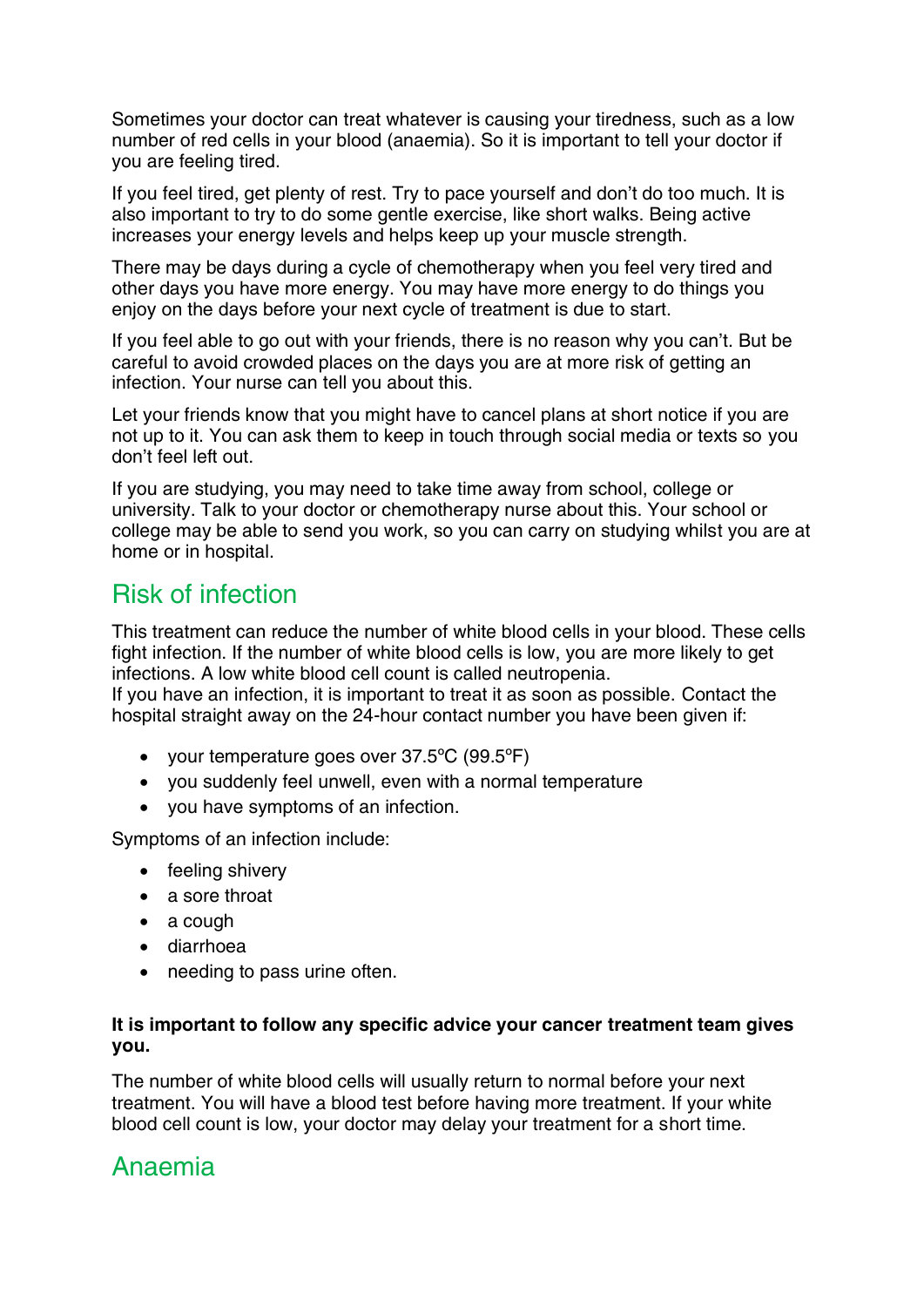This treatment can reduce the number of red blood cells in your blood. These cells carry oxygen around the body. If the number of red blood cells is low, you may be tired and breathless. Tell your doctor or nurse if you feel like this. If you are very anaemic, you may need a drip to give you extra red blood cells. This is called a blood transfusion.

# Bruising and bleeding

This treatment can reduce the number of platelets in your blood. Platelets are cells that help the blood to clot. Tell your doctor if you have any bruising or bleeding that you can't explain. This includes:

- nosebleeds
- bleeding gums
- tiny red or purple spots on the skin that may look like a rash.

Some people may need a drip to give them extra platelets. This is called a platelet transfusion.

# Feeling sick

Some chemotherapy drugs can make you feel sick (called nausea) or sometimes be sick (vomit). If your treatment might make you feel sick, you will be given antisickness drugs before having it. You can have the drugs as a tablet or put into the vein. Your doctor might also give you drugs called steroids, to help prevent sickness.

Make sure you take anti-sickness drugs exactly as your nurse has told you to, even if you do not feel sick. It is easier to prevent sickness than to treat it once it has started. Contact the hospital if you feel sick or if you are sick. If one anti-sickness drug does not work for you, your doctor can give you another type.

### Diarrhoea

Some chemotherapy drugs can cause diarrhoea. This often starts a few days after you have the treatment. If you are taking chemotherapy tablets or capsules at home, it is important to tell your doctor or nurse if you have diarrhoea. They may have to stop your treatment for a time or give you medicine to help. It is important to drink plenty of fluids if you have diarrhoea.

# **Constipation**

Some chemotherapy drugs, anti-sickness drugs and painkillers can make you constipated. Let your nurse or doctor know if this happens. They can give you drugs to treat it.

If you are constipated, eating more fibre (cereals, raw vegetables and fruits) and drinking plenty of liquid can help. Gentle exercise, such as short walks, can also help.

### Sore mouth

Your mouth may get sore or dry. You may get small ulcers in your mouth during treatment. Some people find that sucking ice soothes the soreness. Drink plenty of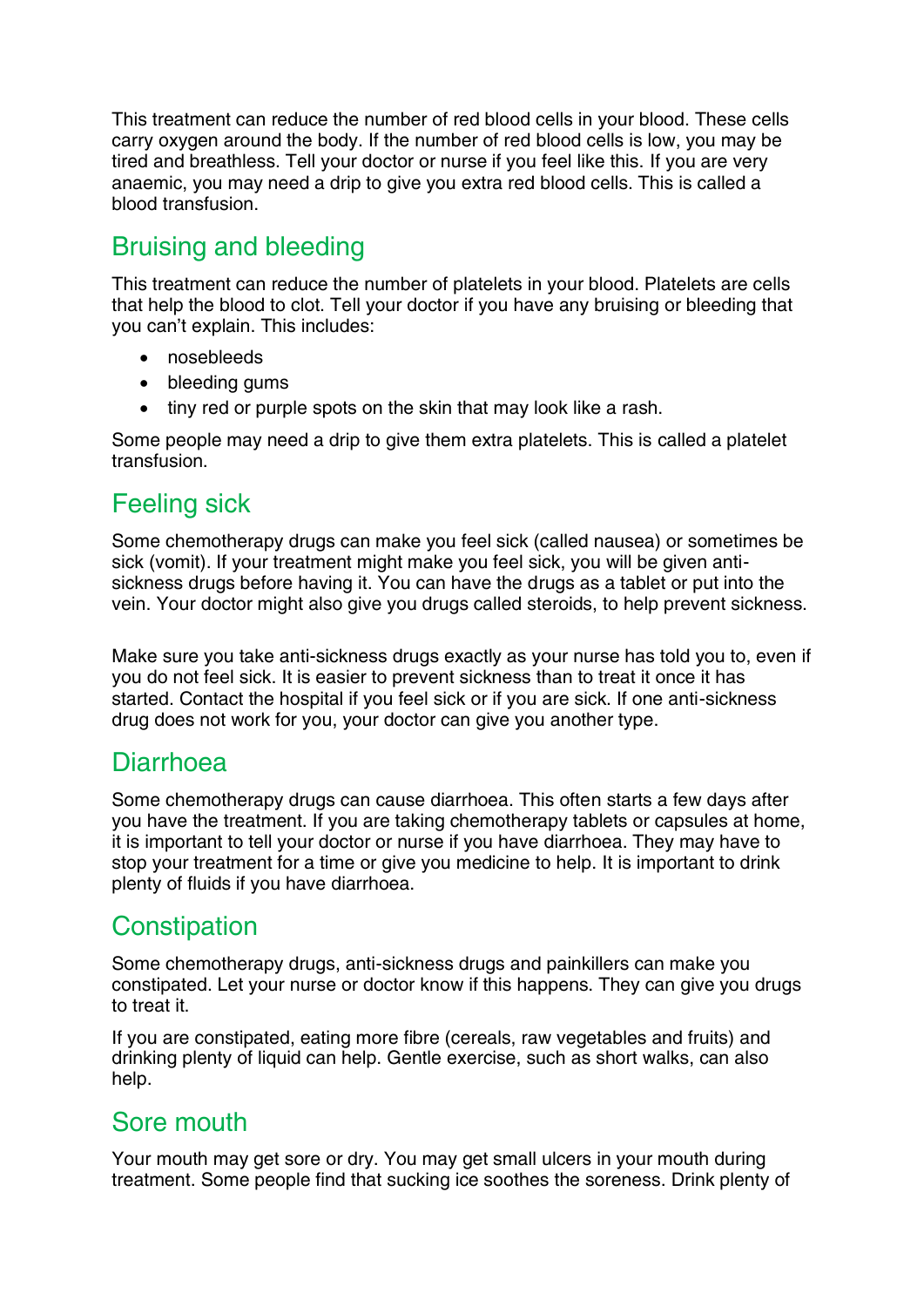fluids, and clean your teeth regularly with a soft toothbrush. This will help to reduce the risk of a sore mouth and help it to recover more quickly. Tell your nurse or doctor if you have any mouth problems. They can give you mouthwashes and medicine to prevent or clear mouth infections.

# Taste changes

You may get a bitter or metal taste in your mouth. Sucking sugar-free sweets may help with this. Some foods may taste different or have no taste. Try different foods to find out what tastes best to you. Taste changes usually get better after treatment finishes. Your nurse can give you more advice.

# Poor appetite

Some people lose their appetite when they are having chemotherapy. This can be mild and may only last a few days. If your appetite does not improve, tell your chemotherapy nurse. They can arrange for you to see a dietitian.

# Hair loss

Some chemotherapy drugs make your hair fall out. Sometimes, hair gets thinner or becomes dry and breaks easily. Your doctor or nurse will be able to tell you if you are likely to lose your hair.

Hair loss usually starts within a few weeks of starting treatment. Rarely, it can start after a few days. As well as the hair on your head, you may lose body hair and your eyelashes and eyebrows.

Losing your hair can be tough to cope with. Your hair will usually grow back again once you have finished treatment. There are lots of ways you can cover up until then. Talk to your nurse about your options. You can use baseball caps, beanies, hats, wigs, bandanas or scarves. Or you might choose to shave your head and not cover up – it's your choice.

Some wigs can look a lot like your own hair. If that's what you want, it's a good idea to have one fitted before you lose your hair, so that you can get a close match. Or you might want to try something completely different. You can usually get a wig on the NHS and your usual hairdresser can style it for you.

You might want to have your hair cut short before you start chemotherapy. This is because the weight of long hair pulling on the scalp can make it fall out faster. When you start to lose your hair, you can wear a soft hat or a turban at night to help collect any loose hair.

Here are some tips for looking after your hair if it thins and when it is growing back:

- Use gentle hair products and pat hair gently with a towel to dry it after washing.
- Avoid using hairdryers, straighteners or other heated hair tools.
- Use a brush with wide prongs or a wide-toothed comb, and be gentle when brushing your hair.
- If your hair breaks easily, or your scalp is dry and itchy, do not dye your hair. Wait until it is in better condition. When it is, use a vegetable-based colourant –ask your hairdresser for advice.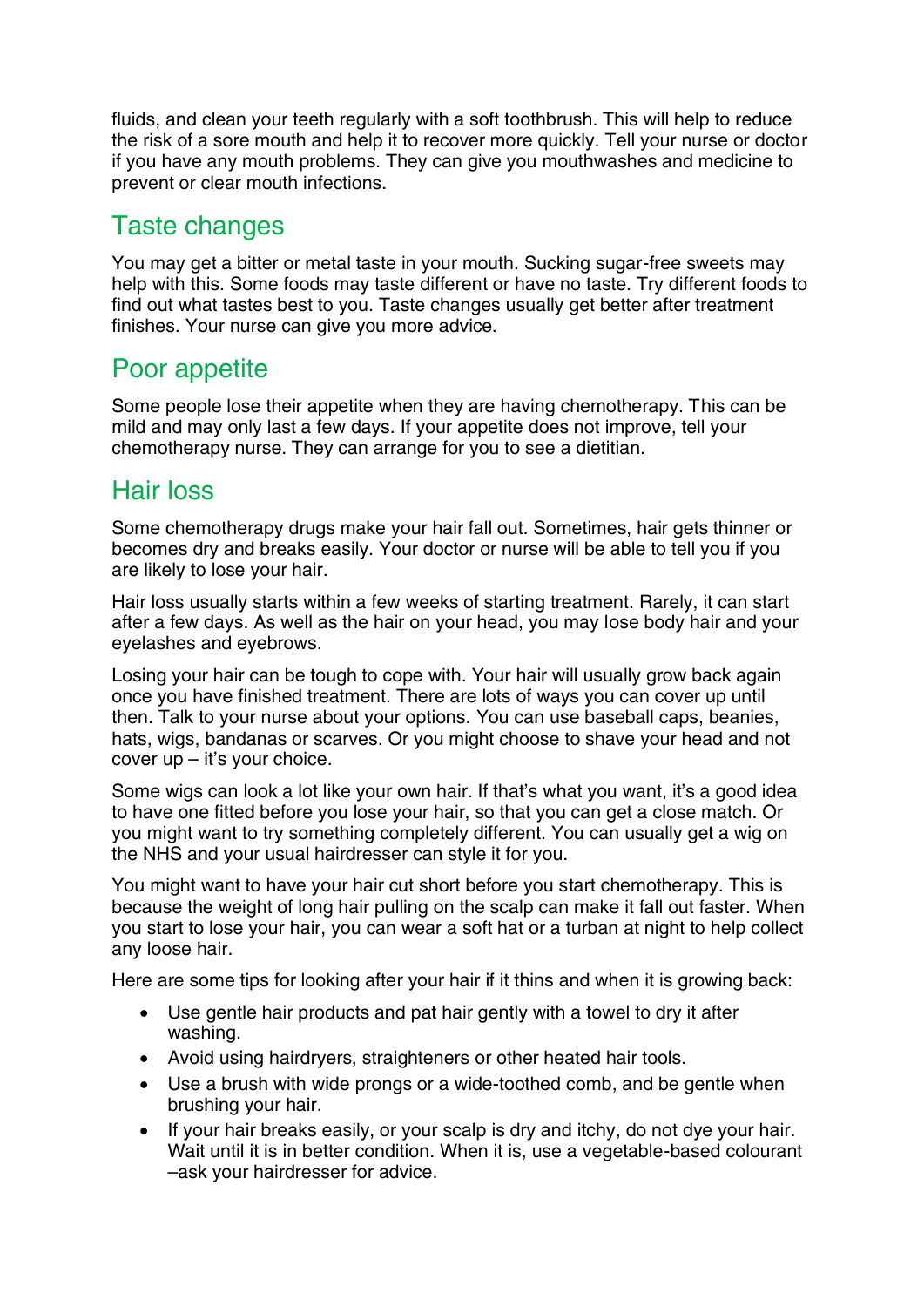# Risk of blood clots

Cancer can increase your risk of developing a blood clot (thrombosis) in your leg or chest. Having chemotherapy may also increase this risk.

A blood clot may cause symptoms such as:

- pain, redness and swelling in a leg
- breathlessness and chest pain.

Blood clots can be very serious if they are not treated. Always contact the hospital immediately on the 24-hour contact number you have been given if you have any of these symptoms. A doctor will treat the clots with drugs to thin the blood. Your doctor or nurse can give you more information about blood clots.

### Changes in how your kidneys work

Some chemotherapy drugs can affect how well your kidneys work. If you are having one of these drugs, you will have a blood test before each treatment to check your kidneys are working well. You will be given fluid through a drip (infusion), before and after the treatment, to keep your kidneys working normally. The nurses may ask you to drink plenty of fluid and to record what you drink and the amount of urine you pass.

# Numb or tingling hands or feet

Some chemotherapy drugs can affect the nerves in your hands or feet. This can cause tingling or numbness, a feeling of pins and needles or muscle weakness (called peripheral neuropathy).

It is important to let your doctor know if this happens. They may need to change the chemotherapy drug if it gets worse. Usually, peripheral neuropathy gets better gradually when chemotherapy is over, but sometimes it is permanent.

### Skin changes

Some chemotherapy drugs can affect your skin. They can make your skin dry or itchy, slightly discoloured, or can cause a rash. Use a perfume-free moisturiser to keep your skin soft and well-moisturised. Let your nurse know about any skin changes you notice.

Your skin might also be more sensitive to sunlight during and after chemotherapy treatment. Protect yourself from the sun by wearing loose clothing, a hat and highfactor sunscreen (at least SPF 30) on exposed skin.

# Changes in hearing

Some chemotherapy drugs, such as cisplatin, can affect your hearing. You might not be able to hear high-pitched sounds as well as you could before. Or you might have a high-pitched ringing in your ears (called tinnitus). Any hearing loss can be permanent, but tinnitus usually improves when your treatment ends.

# **Fertility**